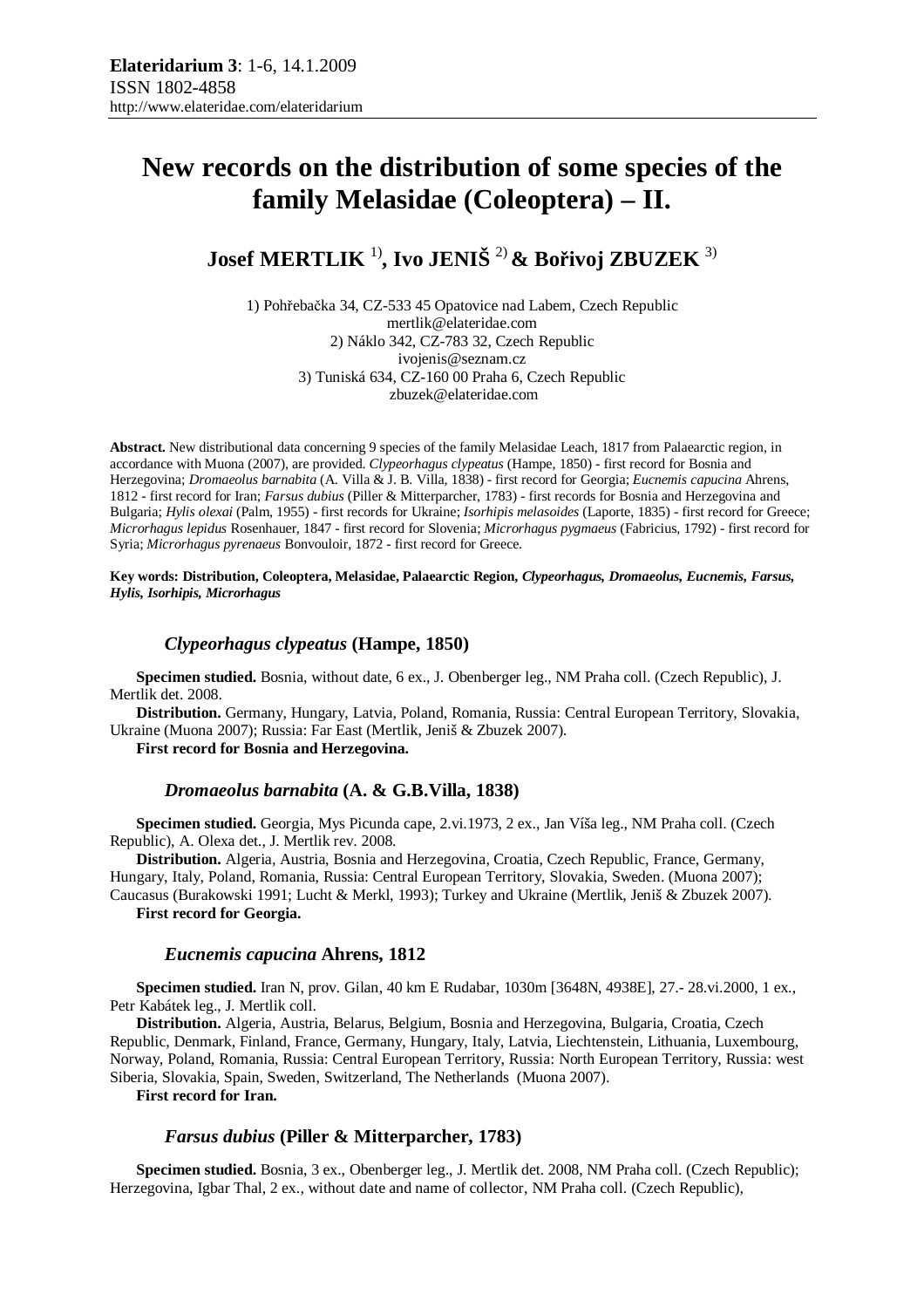Hlisnikowsky det. 1948, J. Mertlik rev. 2008; Bulgaria mer. occ., Sandanski, vii.1996, 9 ex., M. Mikát leg., J. Mertlik coll.; Bulgaria mer., Gorna Breznica, vii.1976, 3 ex., Dr. V. Blecha leg., J. Mertlik coll.; Bulgaria mer. occ., Sandanski env., Lebnica valley, 1.vi.2008, 3 larvae, in white rot on wall of cavity in *Platanus* sp., J. Mertlik leg. et coll.; Bulgaria mer. occ., Kresna, vii.1983, 1 ♀, Pacholátko leg., V. Kubáň coll. (Brno, Czech Republic), J. Vávra det. 2006; Bulgaria - Macedonia, Kresensko defile, vi.1935, 10 ex., Dr. Táborský leg., NM Praha coll. (Czech Republic), J. Mertlik det. 2008; Bulgaria mer. occ., Sandanski env., 17.vii.1986, 2 ex., M. Rejzek leg., T. Růžička det., J. Pavlíček coll. (Opočno, Czech Republic); Bulgaria mer. occ., Sandanski, 8.vii.1989, 7 ex., NM Praha coll. (Czech Republic), J. Mertlik det. 2008; Bulgaria mer. occ., Sandanski, 5.- 22.vii.1990, 1  $\circ$ , P. Viktora leg., T. Růžička det. et coll. (Praha, Czech Republic), J. Mertlik rev. 2008; Bulgaria mer. occ., Sandanski, 5.vii.1994, 1 ex., V. Dušánek leg., J. Krátký coll. (Hradec Králové, Czech Republic), J. Vávra det. 2005, J. Mertlik rev. 2008; Bulgaria mer. occ., Sandanski env., Lebnica valley, (N41º31'32'' E23º14'15''), 17.- 18.vi.2007, 2 ex., J. Pelikán leg. et coll. (Hradec Králové, Czech Republic), J. Mertlik det. 2008; Bulgaria mer. occ., Sandanski env., valley of Sandanska Bystrica, 6.vii.1995, 1 ex., M. Mikát leg., MVČ Hradec Králové coll. (Czech Republic), J. Mertlik det. 2008; Bulgaria or., Arkutino, 25.vii.1977, 9 ex., Sv. Bílý leg., NM Praha coll. (czech Republic), J. Mertlik det. 2008; Bulgaria or., Lozenec, 12.vii.1978, Laibner leg., I. Jeniš coll.; Bulgaria or., Nesebr, 10.- 27.vii.1992, 2 ex., Habarta leg., J. Pelikán coll. (Hradec Králové, Czech Republic), J. Mertlik det. 2008; Bulgaria or., Stranža plain, vii.1934, 3 ex., Pfeffer leg., NM Praha coll. (Czech Republic), J. Mertlik det. 2008.

**Distribution.** Austria, Czech Republic, France, Hungary, Italy, Romania, Russia: South European Territory, Spain, "Yugoslavia" (Muona 2007); Syria, Caucasus (Burakowski 1991); Turkey (Mertlik & Platia 2008), Greece (Muona 2004).

**First records for Bosnia and Herzegovina and Bulgaria.**

#### *Hylis olexai* **(Palm, 1955)**

**Specimen studied.** Ukrajine, Podkarpatsko, Horhany Mts., Siňak Mt., vii.1930, 1 ♀, Heyrovský leg., NM Praha coll. (Czech Republic), J. Mertlik det. 2008.

**Distribution.** Austria, Belgium, Bosnia and Herzegovina, Croatia, Czech Republic, Denmark, France, Germany, Great Britain, Italy, Latvia, Liechtenstein, Luxembourg, Poland, Romania, Russia: Central European Territory, Slovakia, Sweden, The Netherlands (Muona 2007); Hungary and Russia: South European Territory (Mertlik, Jeniš & Zbuzek 2007).

**First record for Ukraine.** 

#### *Isorhipis melasoides* **(Laporte, 1835)**

**Specimen studied.** Greece, Olympos, Litohoro, 3.- 12.viii.1997, 1 ♂, René Foqué leg., J. Krátký coll. (Hradec Králové, Czech Republic), J. Vávra det. 2005, J. Mertlik rev. 2008.

**Distribution.** Austria, Bosnia and Herzegovina, Bulgaria, Croatia, Czech Republic, France, Germany, Hungary, Italy, Poland, Romania, Russia: Central European Territory, Slovakia, Sweden, Turkey (Muona 2007). **First record for Greece.** 

### *Microrhagus lepidus* **Rosenhauer, 1847**

**Specimen studied.** Slovenia, Zdihovo, 24.vi.2002, 1 ♀, J. Prouza leg., J. Mertlik coll. **Distribution.** Austria, Belarus, Belgium, Bosnia and Herzegovina, Czech Republic, Finland, France, Germany, Hungary, Italy, Latvia, Lithuania, Poland, Romania, Russia: Central European Territory, Russia: North European Territory, Slovakia, Sweden, The Netherlands (Muona 2007).

**First record for Slovenia.** 

## *Microrhagus pygmaeus* **(Fabricius, 1792)**

**Specimen studied.** Syria – Coastal region, Latakya env., vi.1999, 1 ♀, at light, Lada Dušánková leg., J. Mertlik coll.

**Distribution.** Austria, Belarus, Belgium, Bosnia and Herzegovina, Britain Isle, Bulgaria, Croatia, Czech Republic, Denmark, Estonia, Finland, France, Germany, Hungary, Latvia, Lithuania, Italy, Poland, Norway, Romania, Russia: Central European Territory, Russia: North European Territory, Slovakia, Sweden, The Netherlands (Muona 2007); Russia: South European Territory (Roubal 1912); Alger, Ukraine (Lucht & Merkl 1993).

**First record for Syria.**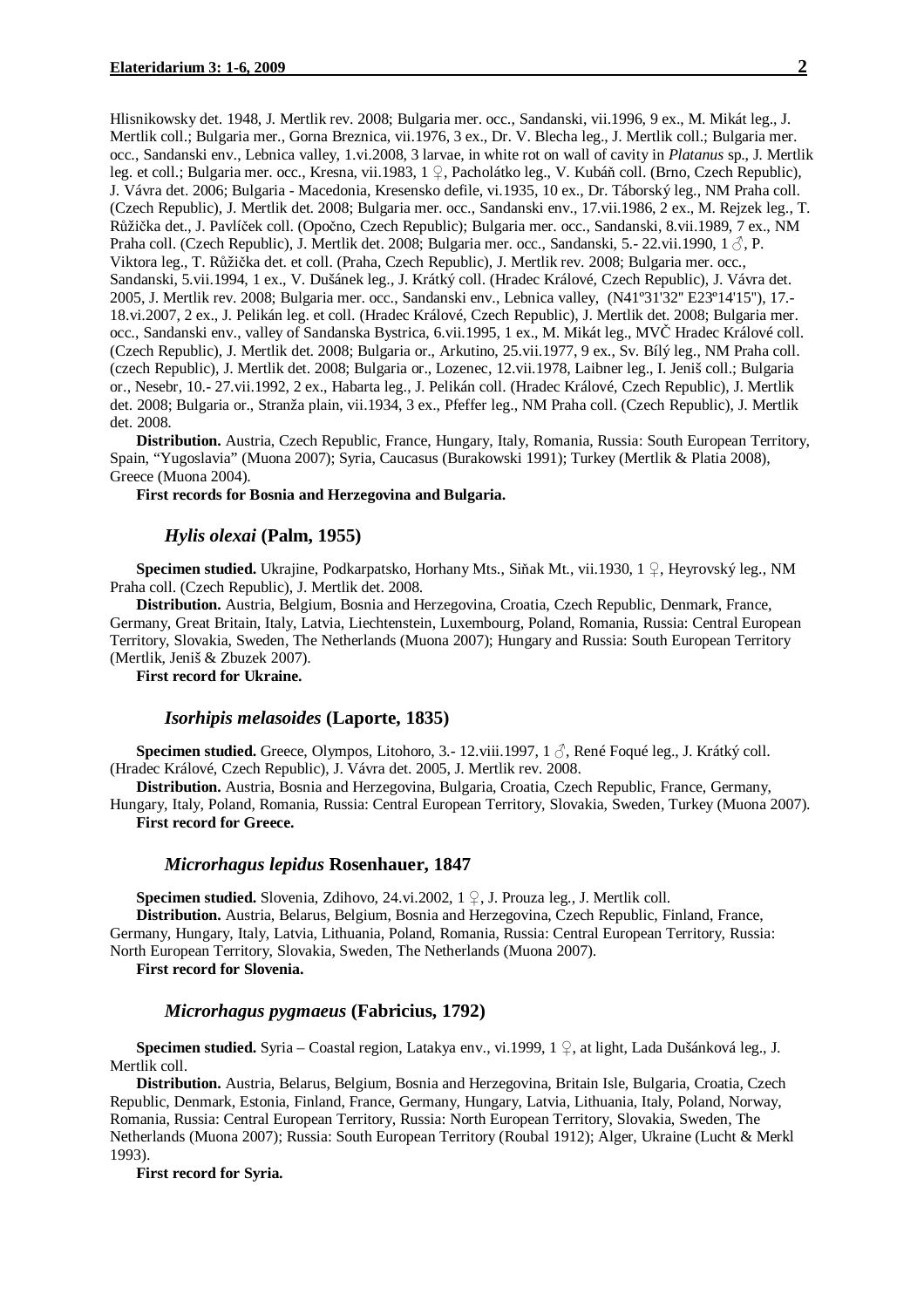#### *Microrhagus pyrenaeus* **Bonvouloir, 1872**

**Specimen studied.** Greece, prov. Préveza, Neochori env., Agia Apostoli, 8.vi.2008, 1 ♀, Bořivoj Zbuzek leg. et coll., J. Mertlik det. 2008.

**Distribution.** Bulgaria, France, Germany. **First record for Greece.** 

## **References**

- BURAKOWSKI B. 1991: Klucze do oznaczania owadów Polski, XIX, Coleoptera, 35-37: Cerophytidae, Eucnemidae, Throscidae, Lissomidae. *Polskie towarzystwo entomologiczne*, Wroclaw, 91 pp. (in Poland).
- LUCHT W. & MERKL O. 1993: Diversicornia II. Cerophytidae, Eucnemidae, Throscidae. In: Fauna Hungariae, VIII, 3. *Akademiai Kiado*, Budapest, 34 pp.
- MERTLIK J., JENIŠ I. & ZBUZEK B. 2007: New records on the distribution of some species of the family Eucnemidae (Coleoptera). *Elateridarium* 1: 92-96.
- MERTLIK J. & PLATIA G. 2008: Catalogue of the family Cebrionidae, Elateridae, Lissomidae, Melasidae and Throscidae (Coleoptera) from Turkey. *Elateridarium*, 2: 1-40.
- MUONA J. 2004: Fauna Europaea: Eucnemidae. In ALONSO-ZARAZAGA, M. A. (eds.) (2004) Fauna Europaea: Coleoptera 1. Fauna Europaea version 1.1, http://www.faunaeur.org
- MUONA J. 2007: Family Eucnemidae, pp. 81-86. In LÖBL I. & SMETANA A. (eds.): *Catalogue of Palaearctic Coleoptera, Vol. 4. Elateroidea - Derodontoidea - Bostrichoidea - Lymexyloidea - Cleroidea - Cucujoidea.* Apollo Books, Stenstrup, 935 pp.
- ROUBAL J. 1912: Koleopterologické výsledky mé cesty na Kavkaz v červenci r. 1910. Quid novi de Coleopterorum Caucasi ad occidentem vergentis fauna in meo itinere Julio mense anni 1910 suscepto cognoverim. VI. Krasnaja Poljana. Eucnemidae. *Časopis České Společnosti Entomologické*, IX: 124-126 (in Czech).
- REITTER E. 1921: Bestimmungstabelle der Trixagidae, Eucnemidae, Cerophytidae und Phylloceridae der palaearktischen Fauna. *Wiener Entomologische Zeitung*, 38 (4-8): 65-90.



## **Picture atachement**

Fig. 1. Greece, prov. Préveza, Agia Apostoli, old pastural forest - biotope of *Microrhagus pyreneaus*.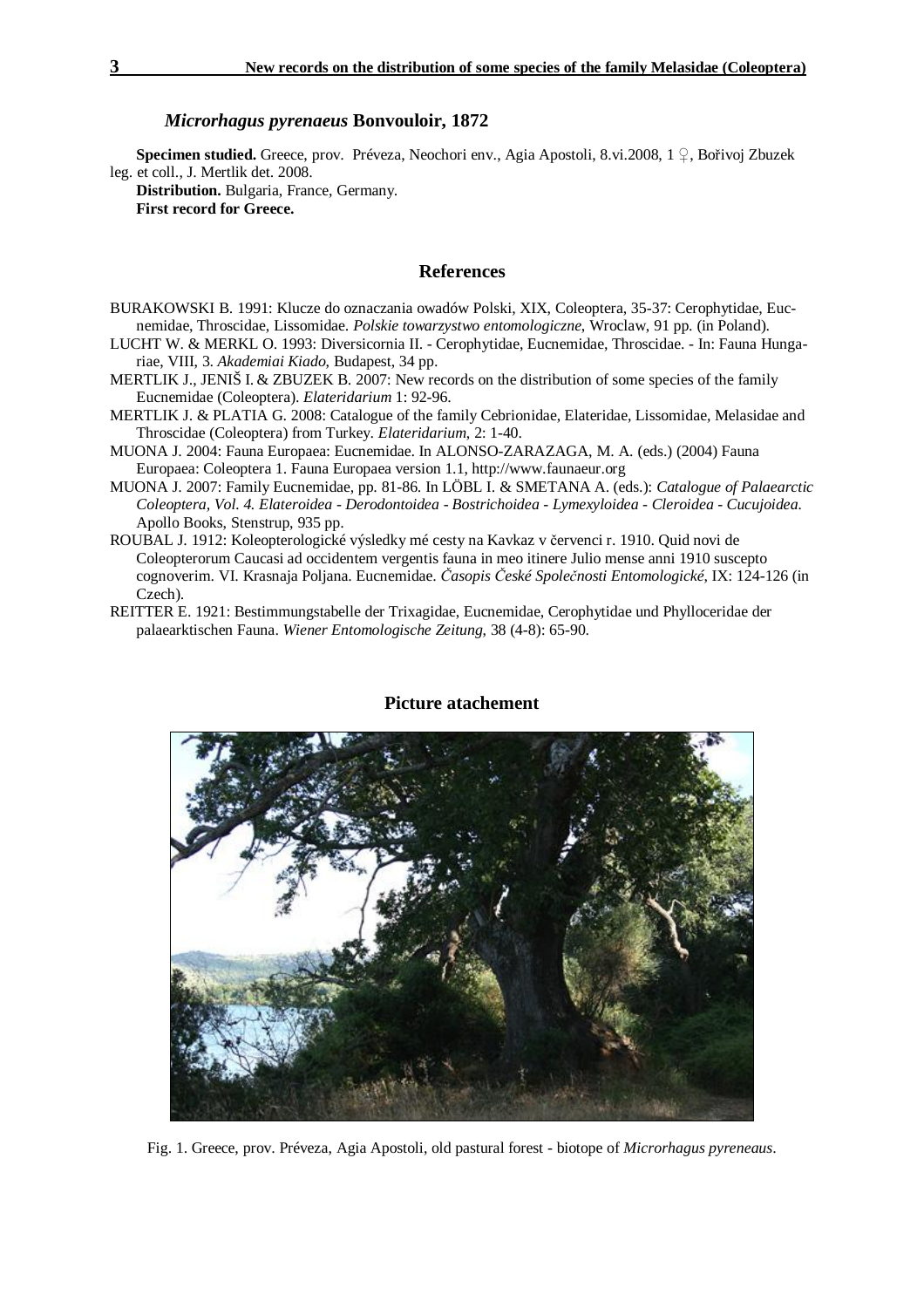

Fig. 2. Greece, prov. Préveza, Agia Apostoli , old pastural forest - biotope of *Microrhagus pyreneaus*.



Fig. 3. Bulgaria, Sandanski env., Lebnitsa valley, grove of *Platanus orientalis L*. - biotope of *Farsus dubius.*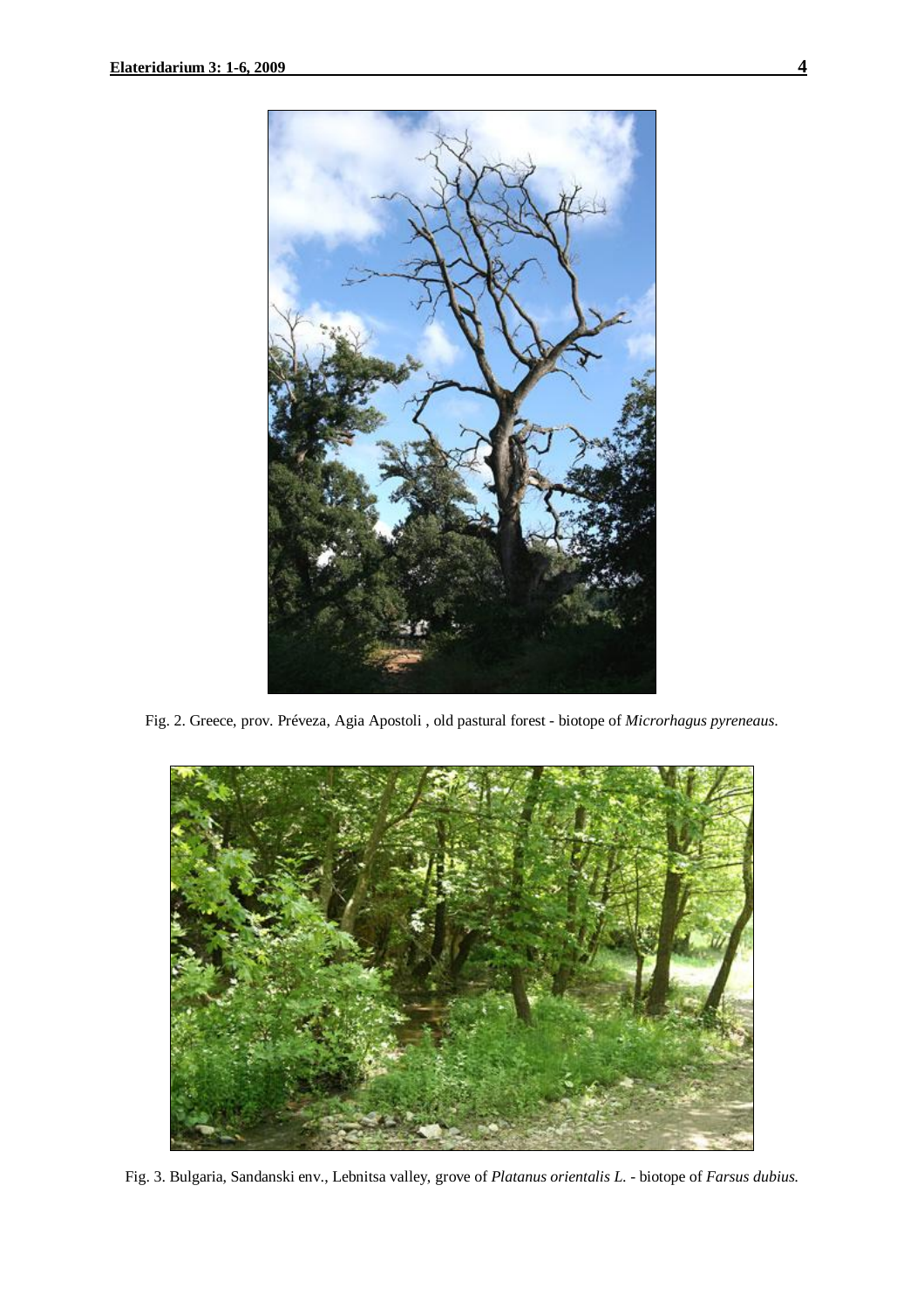

Fig. 4. Bulgaria, Sandanski env., Lebnitsa valley, damaged *Platanus orientalis* L. - biotope of *Farsus dubius.* 



Fig. 5. Syria, Latakia env., old deciduous forest - biotope of *Microrhagus pygmaeus*. Lada Dušánková – collector.